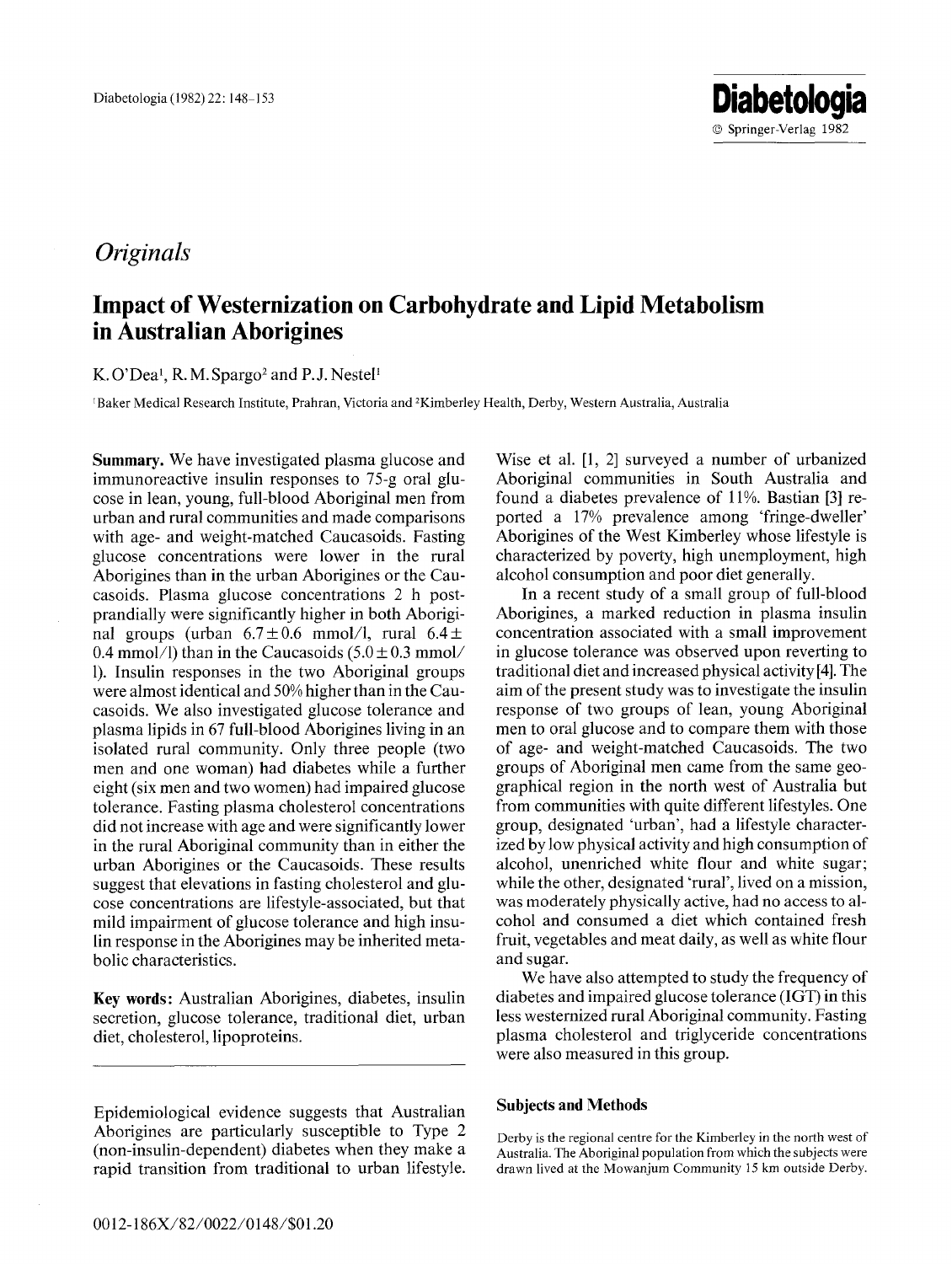**Table** 1. Anthropometric data on the Aboriginal and Caucasoid men studied

|                                                                        | Age<br>(years) | Height<br>(cm)                          | Weight<br>(kg) | <sup>a</sup> Body mass<br>index $(kg/m^2)$ |
|------------------------------------------------------------------------|----------------|-----------------------------------------|----------------|--------------------------------------------|
| Caucasoid<br>$(n = 17)$<br>Rural                                       | $21.7 \pm 0.8$ | $176.8 \pm 1.7$                         | $67.7 \pm 2.1$ | $21.5 \pm 0.5$                             |
| Aborigines<br>$(n = 15)$<br>Urban                                      | $20.2 \pm 1.0$ | $174.4 \pm 2.2$                         | $62.2 \pm 1.9$ | $21.1 \pm 0.7$                             |
| Aborigines<br>$(n = 19)$                                               |                | $23.0 \pm 1.2$ $176.1 \pm 1.2$          | $66.2 + 2.6$   | $21.3 \pm 0.6$                             |
| <sup>a</sup> Body mass index = $\frac{\text{weight}}{\text{height}^2}$ |                | Results are expressed as mean $\pm$ SEM |                |                                            |

There were about 150 people over 15 years of age resident at Mowanjum at the time of the study. Alcohol consumption is generally high and has major deleterious consequences on overall nutrient intake: damper (unleavened bread made from white, unenriched flour) and extremely sweet tea (estimated to contain 20%-30% added sugar) being the main dietary staples. Their diet is therefore high in fat, alcohol and refined carbohydrates and relatively low in protein  $(< 10\%)$ .

In contrast, Kalumburu Benedictine Mission is situated on the northern coast of Western Australia, 750 km north east of Derby and is accessible by road for only 6-8 months of the year. The people there lead a rural existence providing their supply of fruits, vegetables, bread, poultry, pigs and cattle. Beef and vegetable stew and rice is available twice each day. Soft drinks, sugar, breakfast cereals and canned food can be purchased from a store, but alcoholic drinks cannot be bought and are not allowed on the mission. In addition to the fixed population of about 160 Aborigines, Kalumburu has a transient population of relatives and friends.

# *Comparison of Glucose Tolerance in Three Groups of Young Men*

The age, weight and body mass index of the subjects are shown in Table 1.

*Urban Aborigines.* Nineteen full-blood Aboriginal men (aged 15-35 years) participated in this study and represented about half of the total male population of this age in that community.

*Rural Aborigines.* Of the 17 full-blood Aboriginal men (aged 15–35) years) who were present at the time, 15 agreed to cooperate in the study. Ten participated in a glucose tolerance test and all 15 had blood taken for plasma lipid concentrations.

*Caucasoids.* Seventeen white male volunteers from Melbourne were selected to match for age, height and weight with the Aboriginal groups.

# *Survey of Diabetes and Impaired Glucose Tolerance in the Rural Aborigines at Kalumburu*

Of the 162 Aborigines from the Wunumbal tribal group who were registered officially as being resident at Kalumburu, 71 were under 15 years and not included. Of the target population of 91 people aged 15 years and over, 67 were surveyed. The 24 people not surveyed included seven who were over 60 years and 15 who were under 30 years (most of whom were absent at the time). There were no known diabetics among those not surveyed. All those studied were full-blood Aborigines.

### *Procedures*

The investigation of the rural dwelling Aborigines was carried out over a 2-week period in August 1979. The main sources of carbohydrate in the rural diet were sugar, flour, rice, sweet potatoes, other vegetables and fruit, and carbonated drinks. Carbohydrate intake from these sources was assessed from a questionnaire and crosschecked with records of store purchases and food supplied from the kitchen and found to be  $300-400$  g per person per day. The main sources of carbohydrate in the urban diet were sugar, flour, rice, potatoes, carbonated drinks, sweet biscuits, sweetened condensed milk, beer and port. Carbohydrate intake from these sources was assessed by questionnaire to be 200–300 g per person per day.

The three groups of men were studied after a 12-h overnight fast. An indwelling IV cannula was inserted into a vein in the forearm and kept patent with a heparinized saline-filled syringe. A 75 g oral glucose tolerance test ('Glucola') was carried out with blood samples at  $0, \frac{1}{2}$ , 1, 2 and 4 h.

The remaining Kalumburu residents had a simpler glucose tolerance test with blood samples before and 2 h after 75 g glucose after a 12-h overnight fast.

# *Analytical Methods*

Glucose concentrations were measured in fluoride oxalate plasma by the glucose oxidase method, lmmunoreactive insulin concentrations in heparinized plasma were measured using dextran-coated charcoal for precipitation of free hormone after reaction of insulin with commercially available antiserum (Burroughs-Wellcome). Human insulin (Novo) was used as the standard. The range of the assay was 5-200 mU insulin/1 and the interassay coefficient of variation was 8%. Fasting triglyceride concentrations were determined enzymatically after enzymatic hydrolysis using a Technicon autoanalyser. The normal range for triglyceride concentrations in fasting plasma was 0.5-2 mmol/l. Total cholesterol concentration in fasting plasma was measured colorimetrically after reaction with acetic anhydride and concentrated sulphuric acid using a commercially available kit (Boehringer). The normal range for cholesterol concentration in fasting plasma from Caucasoids is 3.5-6.5 mmol/l.

Cholesterol and triglyceride concentrations were also measured by automated enzymic techniques in very low density lipoproteins (VLDL) and in high density lipoproteins (HDL). VLDL were separated by I6-h ultracentrifugation of plasma at 40,000 rev/ min in a Beckman L-50 centrifuge. HDL were separated from other plasma lipoproteins that had been precipitated by heparin-manganese chloride [5]. Lipids in low density lipoproteins (LDL) were calculated from the differences between whole plasma and VLDL + HDL.

#### *Diagnostic Criteria for Diabetes*

The criteria chosen for definition of diabetes were those of the US National Diabetes Data Group [6] for venous plasma glucose: fasting  $\geq$ 7.8 mmol/1 and 2-h oral glucose tolerance test > 11.1 mmol/1; impaired glucose tolerance: fasting < 7.8 mmol/1 and 2 h oral glucose tolerance test between 7.8 and 11.1 mmol/l; normal glucose tolerance: 2-h oral glucose tolerance test  $< 7.8$  mmol/l.

## *Statistical Methods*

Statistical analysis of the results was carried out using Student's t test for unpaired data. The criterion for significance was a  $p$  value < 0.05. The areas under the curves for insulin and glucose were calculated using the trapezoidal rule.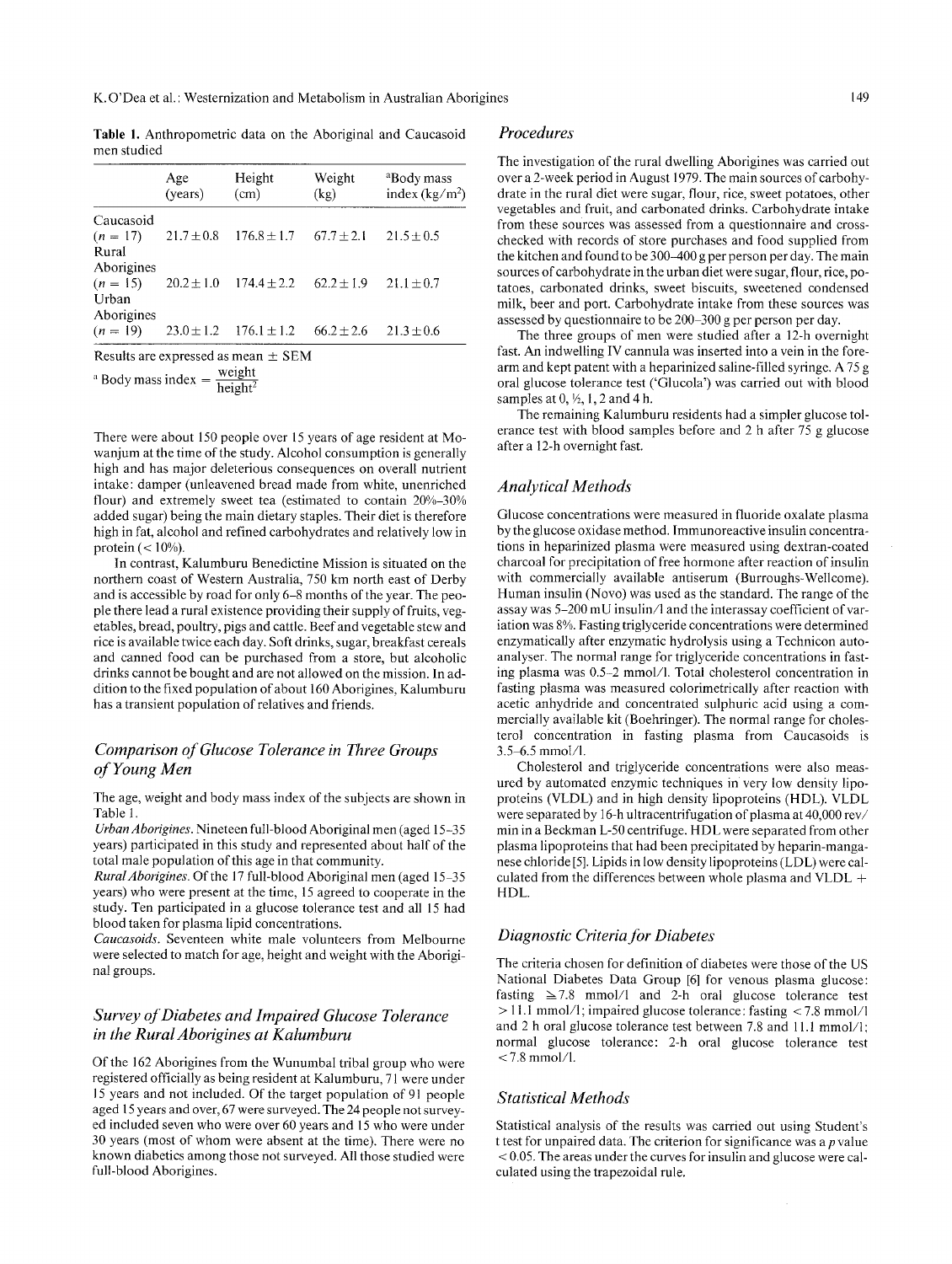|                               | Fasting        | $30 \,\mathrm{min}$ | l h            | 2 <sub>h</sub> | 4 h            |
|-------------------------------|----------------|---------------------|----------------|----------------|----------------|
| Glucose (mmol/l)              |                |                     |                |                |                |
| Caucasoid ( $n = 17$ )        | $4.7 \pm 0.1$  | $7.9 + 0.4$         | $7.2 \pm 0.3$  | $5.0 \pm 0.3$  | $4.4 \pm 0.1$  |
| Rural Aborigines ( $n = 15$ ) | $4.1 \pm 0.2$  | $6.8 \pm 0.6$       | $7.1 \pm 0.4$  | $6.4 + 0.4$    | $4.4 \pm 0.3$  |
| Urban Aborigines ( $n = 19$ ) | $5.1 \pm 0.1$  | $7.3 + 0.3$         | $7.6 \pm 0.5$  | $6.7 + 0.5$    | $4.8 \pm 0.4$  |
| Insulin(mU/l)                 |                |                     |                |                |                |
| Caucasoid $(n = 17)$          | $8.6 \pm 1.3$  | $51.5 \pm 5.7$      | $52.8 \pm 6.5$ | $26.3 \pm 3.3$ | $8.2 \pm 1.3$  |
| Rural Aborigines ( $n = 15$ ) | $11.2 \pm 0.9$ | $59.6 \pm 7.8$      | $68.5 \pm 8.4$ | $57.4 \pm 6.4$ | $11.7 \pm 2.8$ |
| Urban Aborigines ( $n = 19$ ) | $11.7 \pm 1.4$ | $59.9 \pm 5.7$      | $63.7 \pm 6.5$ | $53.8 \pm 7.9$ | $15.5 \pm 4.1$ |

Table 2. The changes in plasma glucose and insulin concentrations in Caucasoid and Aboriginal men following 75 g oral glucose

Results are expressed as mean  $\pm$  SEM

*Statistical comparisons* 

Caucasoid > rural Aboriginal: fasting glucose ( $p < 0.005$ )

Urban Aboriginal > rural Aboriginal: fasting glucose ( $p < 0.001$ )

Urban Aboriginal > Caucasoid: 2 h glucose ( $p < 0.01$ ) 2 h insulin ( $p < 0.01$ )

Rural Aboriginal  $>$  Caucasoid: 2 h glucose ( $p$  < 0.005) 2 h insulin ( $p$  < 0.001)

**Table** 3. Frequency of diabetes and impaired glucose tolerance among the Aborigines from Kalumburu

|           |         | All ages<br>(years) |       | $15 - 35$<br>years |       |    | $>$ 35 years |  |
|-----------|---------|---------------------|-------|--------------------|-------|----|--------------|--|
| Number of | (Total) | 67                  |       | 35                 |       | 32 |              |  |
| subjects  | Male    | 31                  |       | 15                 |       | 16 |              |  |
|           | Female  | 36                  |       | 20                 |       | 16 |              |  |
|           |         |                     | No. % |                    | No. % |    | No. $%$      |  |
| Diabetes  | (Total) | 3                   | 4.5   | 0                  |       | 3  | 9.4          |  |
|           | Male    | 2                   | 6.5   | 0                  |       | 2  | 12.5         |  |
|           | Female  |                     | 2.8   | 0                  |       |    | 6.3          |  |
| Impaired  | (Total) | 8                   | 11.9  | 3                  | 8.6   | 5  | 15.6         |  |
| glucose   | Male    | 6                   | 19.4  | $\mathfrak{D}$     | 13.3  | 4  | 25.0         |  |
| tolerance | Female  | 2                   | 5.6   |                    | 5.0   |    | 6.3          |  |

## **Results**

# *Comparison of Glucose Tolerance in Three Groups of Young Men*

Age and body mass index data of the men who participated in the study are presented in Table 1. The body mass indices of the three groups were similar. The small differences in mean ages were not significant.

The change in plasma glucose in response to the glucose load is shown in Table 2. Fasting glucose concentrations were significantly lower in the rural Aborigines than in either the urban Aborigines or the Caucasoids. There were no significant intergroup differences 30 or 60 min after the glucose load. However, 2 h post-prandially, the plasma glucose concentration had returned to baseline in the Caucasoid group but remained significantly elevated ( $p < 0.01$ ) in both Aboriginal groups in whom return to baseline occurred at 4 h.

Plasma insulin response to the oral glucose load is also presented in Table 2. Basal insulin levels were similar in the three groups but subsequently insulin concentration tended to be lower in the Caucasoids than in either the rural or urban Aborigines (difference at 2 h,  $p < 0.001$ ). The insulin responses in the two Aboriginal groups were similar, the areas under the insulin curves being almost identical (rural  $182 \pm 21$ , urban  $179 \pm 22$  mU  $1^{-1}h^{-1}$ ) but significantly greater than in the Caucasoids ( $121 \pm 10$  mU  $1^{-1}h^{-1}$ ),  $(p < 0.02)$ . The incremental increase in insulin concentration was highly correlated with the incremental increase in glucose concentration in all three groups  $(p < 0.01)$ . Combining these results by comparing areas under the incremental glucose and insulin curves up to 2 h post-prandially for each group suggested that these correlations were stronger for the Aboriginal groups (Caucasoid NS, rural Aborigines  $p < 0.01$ , urban Aborigines  $p < 0.01$ ).

# *Survey of Glucose Tolerance and Diabetes in Kalumburu Population*

Many people aged 30-50 years live away from the mission resulting in an unusual pattern of age distribution. One-third of the population surveyed was over 50 years and one-half aged between 15 and 30 years. The mean body mass index of the women was  $23.4 \pm 0.8$  kg/m<sup>2</sup> and of the men  $22.2 \pm 0.6$  kg/m<sup>2</sup>. There was a trend towards higher body mass index with increasing age.

Of the people 15 years and over who were tested, 83.6% had normal glucose tolerance, 11.9% had impaired glucose tolerance and 4.5% had diabetes (Table 3). No-one under 54 years of age had diabetes. Proportionately more men than women were glucose intolerant.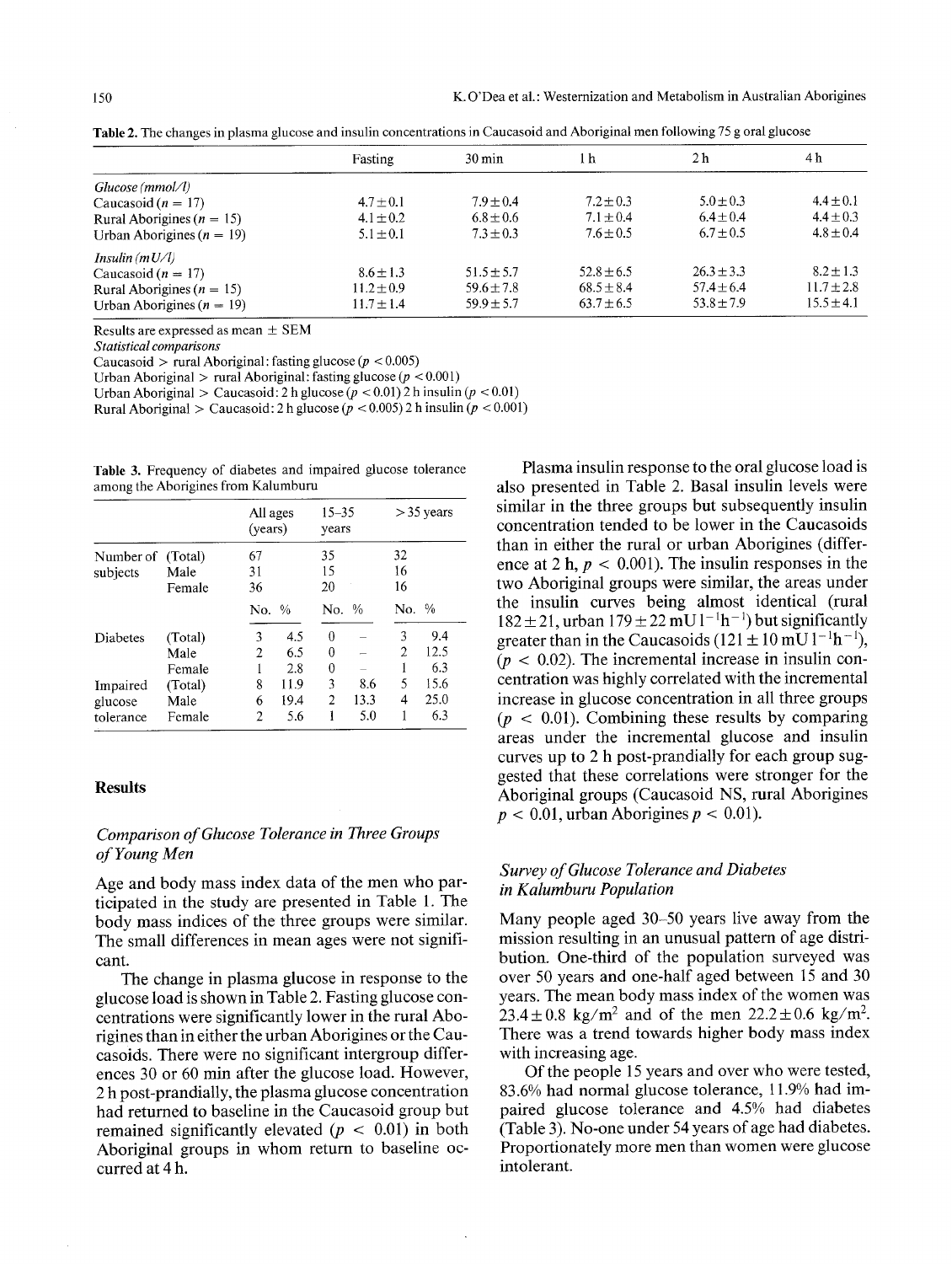|                       | Caucasoids<br>Men<br>$<$ 35 years | Aborigines          |                     |                       |                     |                       |  |
|-----------------------|-----------------------------------|---------------------|---------------------|-----------------------|---------------------|-----------------------|--|
|                       |                                   | Urban               | Rural               |                       |                     |                       |  |
|                       |                                   | Men<br>$<$ 35 years | Men<br>$<$ 35 years | Women<br>$<$ 35 years | Men<br>$>$ 35 years | Women<br>$>$ 35 years |  |
| Number of subjects    | 11                                | 19                  | 15                  | 21                    | 16                  | 15                    |  |
| Plasma                |                                   |                     |                     |                       |                     |                       |  |
| Cholesterol (mmol/l)  | $4.89 \pm 0.29$                   | $5.00 \pm 0.09$     | $3.89 \pm 0.27$     | $3.28 \pm 0.17$       | $3.67 \pm 0.22$     | $3.53 \pm 0.23$       |  |
| Triglyceride (mmol/l) | $1.20 \pm 0.19$                   | $1.86 \pm 0.29$     | $1.73 \pm 0.38$     | $0.83 \pm 0.08$       | $1.61 \pm 0.29$     | $1.23 \pm 0.24$       |  |
| HDL                   |                                   |                     |                     |                       |                     |                       |  |
| Cholesterol (mmol/l)  | $1.14 \pm 0.12$                   | $1.17 \pm 0.09$     | $0.85 \pm 0.04$     |                       |                     |                       |  |
| Triglyceride (mmol/l) | $0.60 \pm 0.11$                   | $0.42 + 0.06$       | $0.56 \pm 0.10$     |                       |                     |                       |  |
| VLDL                  |                                   |                     |                     |                       |                     |                       |  |
| Cholesterol (mmol/l)  | $0.19 \pm 0.05$                   | $0.49 \pm 0.10$     | $0.57 \pm 0.17$     |                       |                     |                       |  |
| Triglyceride (mmol/l) | $0.10 \pm 0.04$                   | $0.50 \pm 0.13$     | $0.46 \pm 0.22$     |                       |                     |                       |  |
| LDL                   |                                   |                     |                     |                       |                     |                       |  |
| Cholesterol (mmol/l)  | $3.61 \pm 0.36$                   | $3.34 \pm 0.23$     | $2.46 \pm 0.16$     |                       |                     |                       |  |
| Triglyceride (mmol/l) | $0.45 \pm 0.09$                   | $0.95 \pm 0.12$     | $0.70 \pm 0.08$     |                       |                     |                       |  |

**Table** 4. Plasma lipoprotein lipid composition in Aboriginal and Caucasoid men < 35 years and plasma cholesterol and triglyceride concentrations in the rural Aboriginal population surveyed

Results expressed as mean  $\pm$  SEM

*Statistical comparisons* 

*Men* 

Urban Aboriginal > rural Aboriginal: HDL cholesterol ( $p < 0.05$ ) LDL cholesterol ( $p < 0.05$ )

Urban Aboriginal > Caucasoid: VLDL cholesterol ( $p < 0.02$ ) VLDL triglyceride ( $p < 0.01$ ) LDL triglyceride ( $p < 0.005$ )

Caucasoid > rural Aboriginal: Total cholesterol ( $p < 0.02$ ) HDL cholesterol ( $p < 0.05$ ) LDL cholesterol ( $p < 0.001$ )

Rural Aboriginal  $>$  Caucasoid: VLDL cholesterol ( $p < 0.05$ )

*Rural Aboriginal men versus women* 

Men under 35 years > women under 35 years: plasma trigylceride ( $p < 0.01$ )

### *Plasma Lipid and Lipoprotein Values*

Total plasma cholesterol concentrations in rural Aborigines were significantly lower than in either the urban Aborigines or Caucasoids (Table 4). Both HDL and LDL cholesterol contributed to the difference. Total triglyceride concentrations tended to be higher, though not significantly, in the Aboriginal groups. However, triglyceride concentrations in VLDL and LDL were both significantly higher in the urban Aborigines than in the Caucasoids, and the rural Aborigines also had higher VLDL cholesterol than the Caucasoids. Table 4 also shows the plasma lipid data for all Kalumburu residents tested. Men aged under 35 years had significantly higher triglyceride levels than the women ( $p < 0.01$ ). Plasma cholesterol concentrations were similar in men and women and low in comparison with Caucasoids.

#### **Discussion**

Despite close similarities in age distribution and leanness of the three groups under study, there were striking differences in glucose tolerance and insulin responses between the Caucasoid and Aboriginal men. The two Aboriginal groups resembled each other

closely in terms of glucose tolerance and insulin response to oral glucose, although the Kalumburu (rural) men had significantly lower fasting glucose concentrations.

Both Aboriginal groups exhibited impairment of glucose tolerance characterized by mildly elevated plasma glucose levels 2 h after a 75 g oral glucose load. By contrast, the Caucasoid group had regained basal glucose levels at this time. This degree of impairment of glucose tolerance has been recently reported to be associated with doubling of the risk of mortality from coronary heart disease in the large Whitehall study of British male civil servants [7].

Although the three groups had similar basal insulin levels, the glucose-stimulated insulin response was significantly higher in the Aboriginal groups than in the Caucasoids. The strong correlations between incremental insulin and glucose levels observed in this study are consistent with previous findings [8, 9] in which increased insulin responses were associated with mild impairment of glucose tolerance. As the degree of impairment of glucose tolerance progressed to diabetes, however, the insulin response fell off. The lack of difference between the two Aboriginal groups, despite major differences in lifestyle, suggests that a high insulin secretory response may be a metabolic characteristic of these people. Indeed previous stud-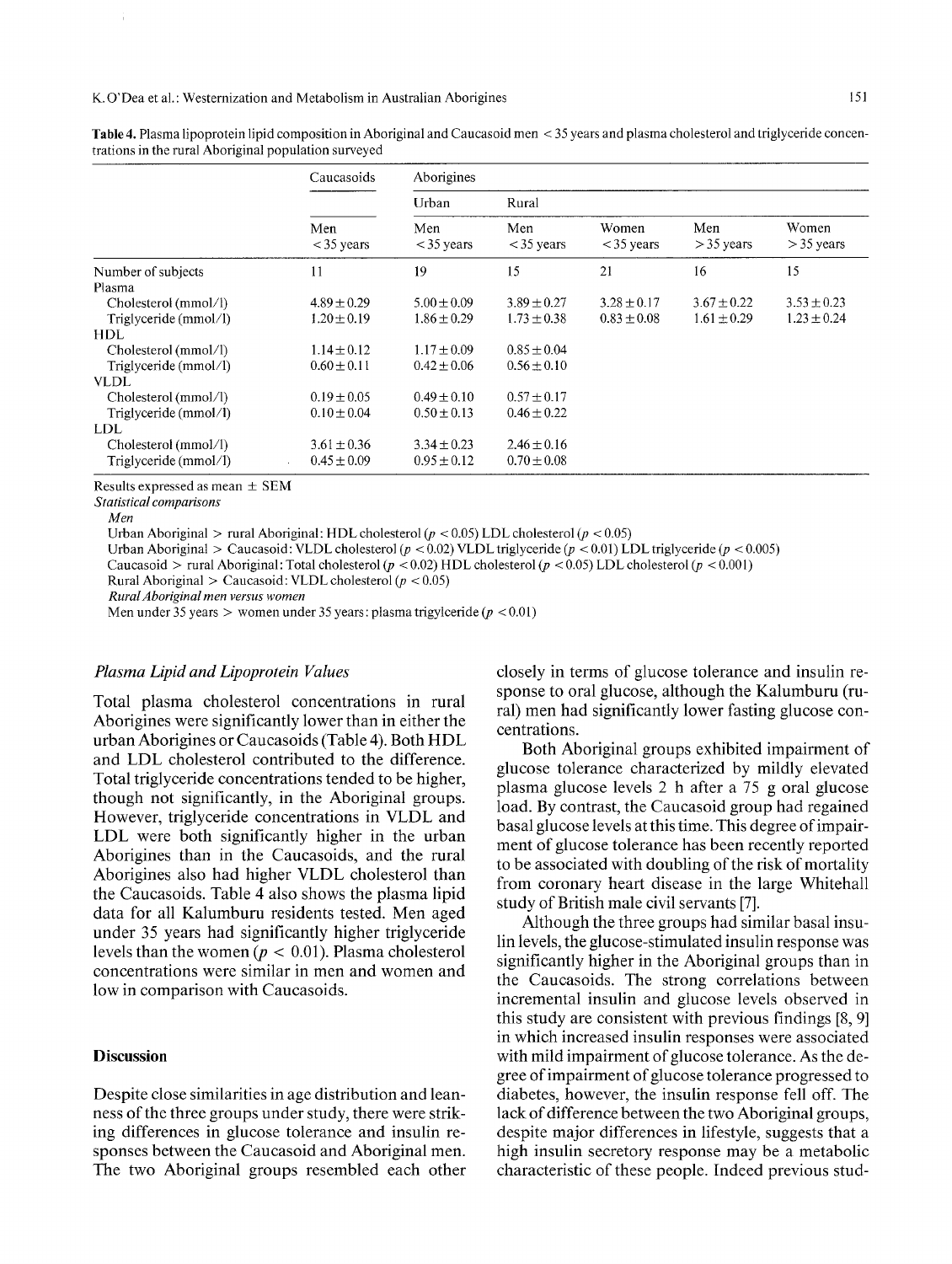ies on a group of Aborigines from the same area indicated that they exhibited unusually high insulin responses both in the urban environment and after reverting temporarily to their traditional hunter-gatherer lifestyle [4].

High insulin responses have been demonstrated in other populations when they make a rapid transition from traditional to urban life. Examples of such populations include the Pima Indians [10, 11], Polynesians, Micronesians [12, 13] and Melanesians [14]. In addition to being associated with increased risk of Type 2 diabetes, high plasma insulin levels have also been shown to be associated with increased risk of coronary heart disease in three prospective population studies [15-17]. In these studies the plasma insulin level was of better predictive value than blood glucose and was independent of other coronary heart disease risk factors. Whether or not the mild impairment of glucose tolerance and hyperinsulinaemia observed in these people will be associated with increased risk of coronary heart disease remains to be seen. In this context however it is of interest to note that Bastian [3] and Wise et al. [2] have reported much higher prevalence rates for coronary heart disease in their Aboriginal populations than have been reported for white Australians in the Busselton Survey [18].

In view of the rural-urban differences in diabetes prevalence rates which have been reported for other populations (e.g. Western Samoa [19] and New Guinea [14], it seems reasonable to suggest that the lower frequency of diabetes observed in this rural Aboriginal community in comparison with those reported for urbanized Aboriginal communities [2, 3] reflects a similar phenomenon, despite the different diagnostic criteria employed and the small sample size. These data, together with the more detailed metabolic studies on the lean young Aboriginal men from the urban and rural communities, suggest that both groups have the metabolic characteristics which would predispose them to Type 2 diabetes [6], but whether or not they develop diabetes in later life would depend upon their environment.

The rural Aborigines had significantly lower total plasma, LDL and HDL cholesterol concentrations than either the urban Aborigines or the Caucasoids. Furthermore, total plasma cholesterol did not increase with age in the rural population. This has been reported in several other non-urbanized, non-Caucasoid populations [20, 21] as well as in vegetarians [22]. HDL cholesterol levels are generally low if the total plasma cholesterol is unusually low [23]. The few reports of serum lipids in Australian Aborigines have shown fairly similar levels as in Caucasoids [2, 3, 24]. The higher plasma and lipoprotein triglyceride levels in both groups of Aboriginal men may have resulted

from their hyperinsulinaemia which has been shown to stimulate triglyceride production in man [25].

*Acknowledgements.* We are greatly indebted to the people of the Mowanjum Community in Derby and the Kalumburu Aboriginal Community who, through their invaluable help and cooperation, made this study possible. The help and collaboration of Sister Josephine Montero of the Kalumburu Mission and all at Community Health Services in Derby, Wyndham and Perth, who facilitated the smooth progression of this work, is also appreciated. We would like to thank L. Antonoff and D. Falkner for their expert technical assistance. Ames Pharmaceuticals generously donated the 'Glucola' and assisted with the transport of supplies to and from the field. Their help is gratefully acknowledged. This work was supported by a grant from the National Health and Medical Research Council of Australia.

### **References**

- 1. Wise PH, Edwards FM, Thomas DW, Elliot RB, Hatcher L, Craig R (1970) Hyperglycemia in the urbanized Aboriginal. Med J Aust 2:1001-1006
- 2. Wise PH, Edwards FM, Craig RF, Evans B, Murchland JB, Sutherland B, Thomas DW (1976) Diabetes and associated variables in the South Australian Aborigines. Aust NZ J Med 6: 191 196
- 3. Bastian P (1979) Coronary heart disease in tribal Aborigines the West Kimberley Survey. Aust NZ J Med 9: 284-292
- 4. O'Dea K, Spargo RM, Akerman K (1980) The effect of transition from traditional to western lifestyle on the insulin secretory response in Australian Aborigines. Diabetes Care 3:31-37
- 5. Albers JJ, Warnick GH, Cheung MC (1978) High density lipoprotein quantitation. Lipids 13:926-932
- 6. National Diabetes Data Group (1979) Classification and diagnosis of diabetes mellitus and other categories of glucose intolerance. Diabetes 28: 1039-1057
- 7. Fuller JH, Shipley MF, Rose G, Jarrett RJ, Keen H (1980) Coronary heart disease risk and impaired glucose tolerance. The Whitehall study. Lancet 1: 1373-1376
- 8. Reaven G, Miller R (1970) Study of the relationship between glucose and insulin responses to an oral glucose load in man. Diabetes 17:560-569
- 9. Savage PJ, Dippe SE, Bennett PH, Gorden P, Roth J, Rushforth NB, Miller M (1974) Hyperinsulinemia and hypoinsulinemia. Insulin responses to oral carbohydrate over a wide spectrum of glucose tolerance. Diabetes 24:362-368
- 10. Bennett PH, Burch TA, Miller M (1971) Diabetes metlitus in American (Pima) Indians. Lancet ii: 125-128
- 11. Aronoff SL, Bennett PH, Gorden P, Rushforth N, Miller M (1977) Unexplained hyperinsulinemia in normal and "prediabetic" Pima Indians compared with normal Causasians. Diabetes 26:827-840
- 12. Zimmet P, Taft G, Guinea A, Guthrie W, Thoma K (1977) The high prevalence of diabetes mellitus on a central Pacific island. Diabetologia 13:1 **t 1-115**
- 13. Zimmet P, Whitehouse S, Kiss J (1979) Ethnic variability in the plasma insulin response to oral glucose in Polynesian and Micronesian subjects. Diabetes 28:624-628
- 14. Martin FIR, Wyatt GB, Griew AR, Haurahelia M, Higginbotham L (1980) Diabetes mellitus in urban and rural communities in Papua New Guinea. Studies of prevalence and plasma insulin. Diabetologia 18:369-374
- 15. Pyörälä K (1979) Relationship of glucose tolerance and plasma insulin to the incidence of coronary heart disease: results from two population studies in Finland. Diabetes Care 2: **131-141**